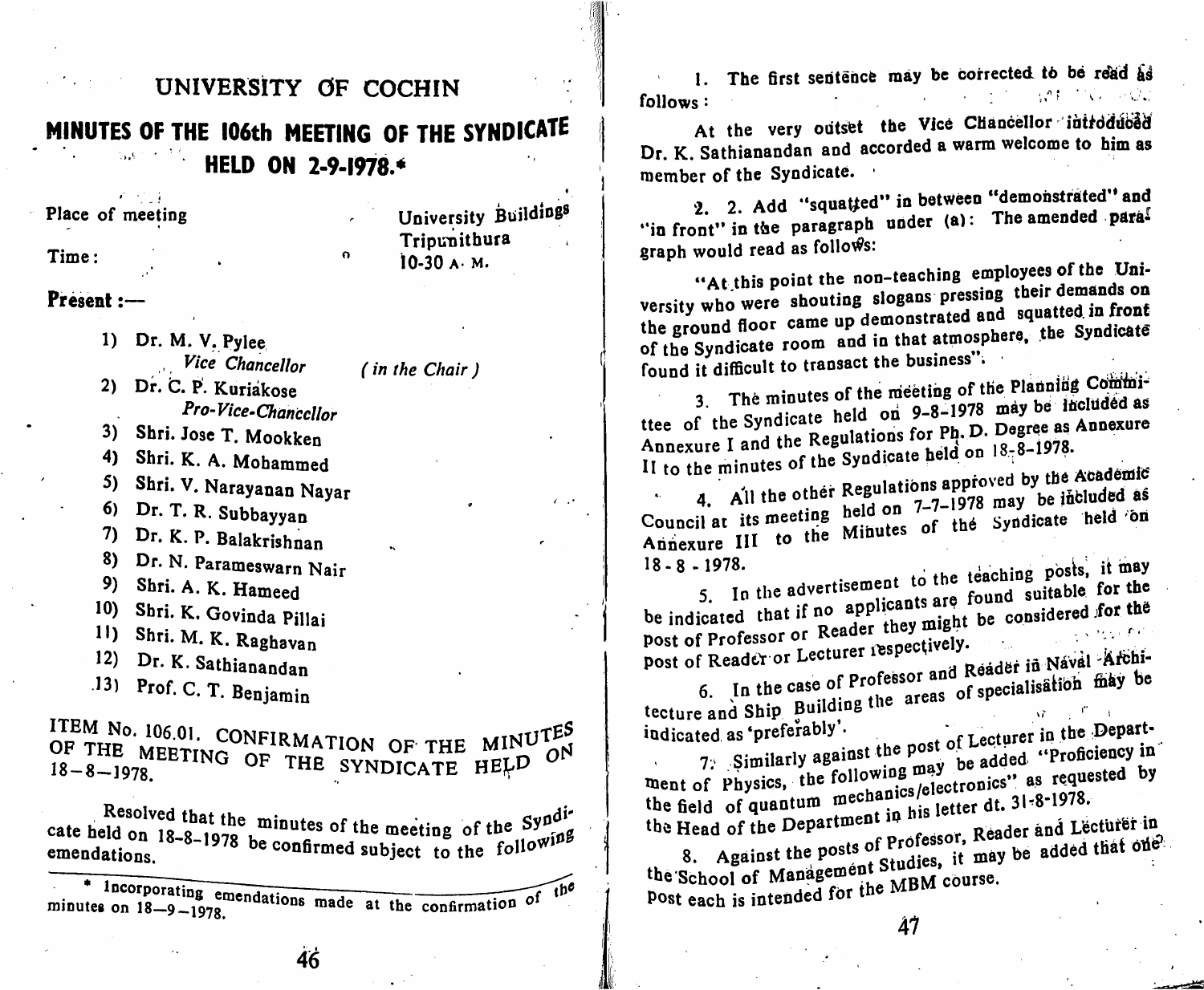ITEM No. 106.02. REPORT BY THE VICE CHANCEL- 6) The Pro Vice Chancellor is to retire from University LOR ON IMPORTANT DEVELOPMENTS IN THE UNI-VERSITY SINCE THE LAST MEETING.

The Vice Chancellor reported that:

minutes would be placed to a monittee met on 31-8-1978.  $T_{\text{tot}}$  minutes would be placed before the Syndicate.  $\frac{1}{2}$  is the next meeting of the Syndicate.

2) The Vice Chancellor and Pro Vice Chancellor had<br>discussions with the Education Secretary, Director of Technical discussions with the Education Secretary, Director of Technical<br>Education and the Principal of the Engineering College,<br>Trichur regarding the future status the Engineering College, and the students admitted under it. Considering College and the students admitted under the Cochin University curriculum. The minutes of the meeting would be placed before<br>the next meeting of the Sundiaction was dear incerting of the Syndicate.

Its Commission visited at Secretary of the University releasing the grants allotted by the UGC under the V Plan  $H<sup>e</sup>$  will be visiting the Grants Commission visited the University to assist us in  $\frac{1}{2}$  instructions to the Heads of Dependix and giving necessary sary instructions to the Heads of Departments regarding the<br>utilisation of the grants and furnishing of details to the University Office for compilation utilisation of the grants and furnishing of details to the Uni-

4) Prof. A. C. Cunningham, Consultant, International connection with the proposal of the Gaute of Lives on 21-8-1978 in connection with the proposal of the Govt. of India to select The guide. The start training programmes in

 $\frac{3}{100}$  The Vice Chancelles  $\frac{1}{100}$ .

ine Rubber Research Institute, Kottayam in connection with the valedictory function<br>of the short term French Course conducted by the University. the Rubber Board  $\lambda$ , the Chairman and other officers of  $S<sup>CI</sup>$ ence & Rubber  $\pi$ <sup>3</sup> In the case of the case of the case of  $\pi$ -term of the Rubber Board. As in the case of the course in Polymer Science & Rubber Technology the Chairman assured full<br>co-operation in an assured full  $\frac{c_{9}}{p}$  beration in conducting courses such as Plantation Manage-<br>ment. Ruther processing courses such as Plantation Management, Rubber Processing etc. by the University.

on 4-9-1978 AN and the Syndicate may consider placing,  $\alpha$ on record their appreciation of the services rendered by man to the University. 6) service on

The Syndicate adopted the following resolution;

"The Syndicate places on record its high appreciation of "The Syndicate places on record its high appreciation" the valuable services rendered to the Cochin University by Dr. C. P. Kvriakose. during the tenure of his office as a member of the Syndicate and as Pro Vice Chancellor.

7) The Vice Chancellor visited the Department of Marine The vice Chancellor visited the -----<br>nces and had fruitful discussions with the members of the Sciences and had fruitful discussions Faculty.

8) The Planning Committee met on  $28-8-1978$ . The minutes of the meeting (annexure) was taken up for discussion and it was generally approved. Regarding Item No. 1 the Syndicate resolved that the Vice Chancellor may negotiatite with the Kerala State Construction Corporation Ltd. and decide on the ceiling to be fixed. After executing the agreedecide on the ceiling to be fixed. After executing the agreements ment with the ceiling clause included, the advance amount of the advance and requested by the Corporation may be paid.

ITEM No. 106.03. SELECTION FOR APPOINTMENT TO  $, 100.03$ THE POST OF REGISTRAR.

The Syndicate met the three candidates recommended by The Syndicate met the sate Dr. C. N. Sathyapalan, Shri.<br>
the Selecticn Committee viz. Dr. C. N. Sathyapalan, Shri.  $W, V$ . Money and Shri N. Padmanabhan for the post, one by  $W, V$ . Money and Shri he following order: one, and ranked them in the following order

Dr. C. N. Sathyapalan

3. Shri. V. V. Money<br>3. Shri. N. Padmanabhan

3. Shri. N. Paumanabahan seguested to seek a clarification The Vice Chancellor was refined and conditions of the post from the legal adviser on the terms and conditions of the post<br>of Registrar vis-a-vis the University Act and the Statutes and thereafter to place the matter before the next meeting of the Syndicate.

48 4S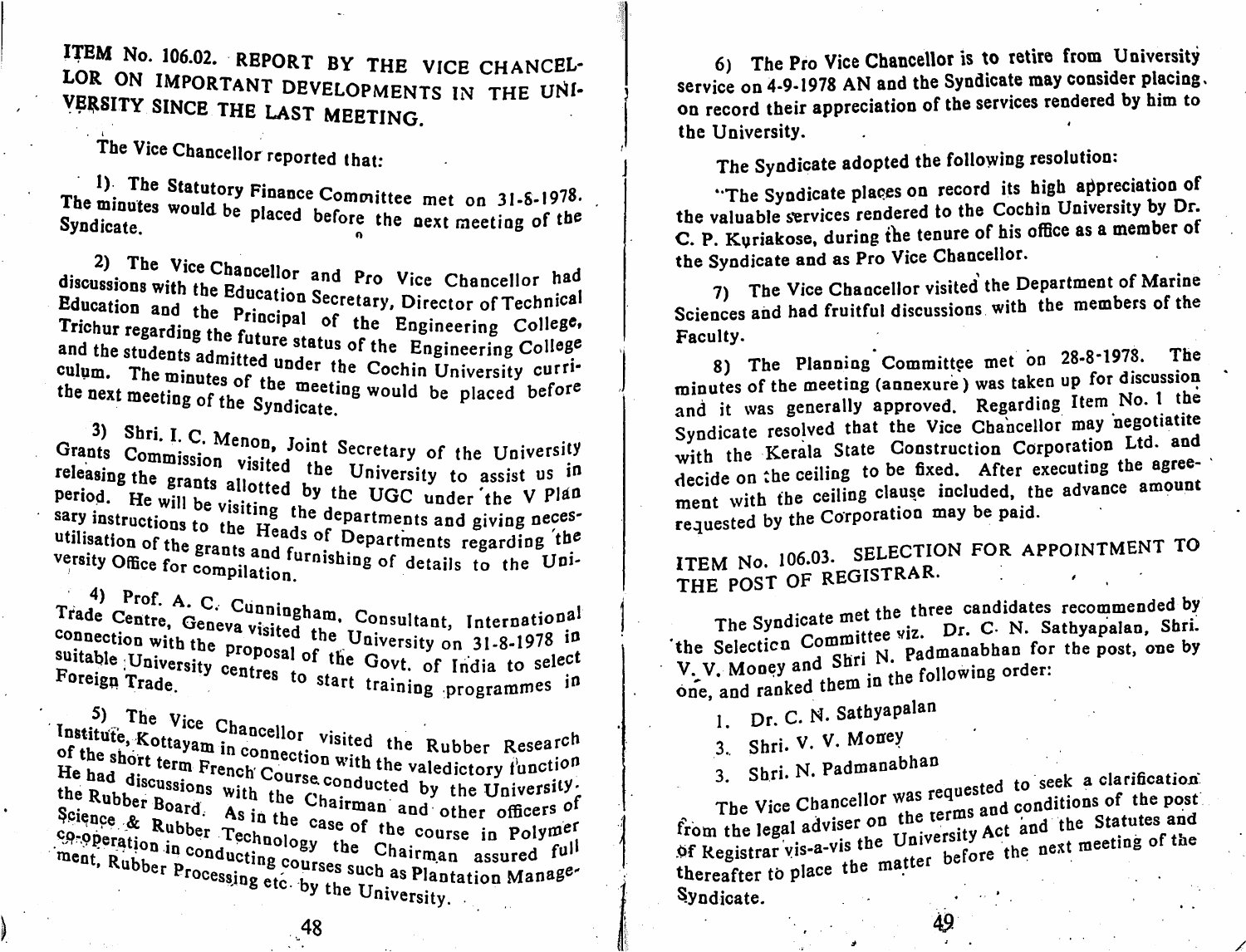ILEM NO. 106.04. ITEMS BROUGHT FORWARD BY THE VICE CHANCELLOR.

The Syndicate took the following decisions:<br>a) The issuance of the University Calendar / Hand book up by the Planning Committee on a missile to the late op committee on a priority basis. be taken

b) The next meeting of the Syndicate be held on 18-9-'78.

evence and festival allowance. to a ccord sanction for the adoption of Government Orders regarding the Onam

The meeting terminated at 2.35 P. M.

University Buildings,

Tripunithura,

 $9 - 9 - 1978$ ,

#### annexure

Minutes of the Planning Committee held at 3 p.m. on<br> $\frac{1}{2}$  and  $\frac{1}{2}$  and  $\frac{1}{2}$  and  $\frac{1}{2}$  in the ream of the  $M$ onaay 20th  $A_{\text{max}}$ . In the room of  $\text{Cosh}$ Vice Chancellor, University of Collection

Presenl:-

- 1. Dr. M. V. Pylee 1. D. M. Chancellor (in the Chair)
- 2. Dr. C. P. Kuriakose
- 3. Dr. N. Parameswaran Nair
- 4. Shri V. Narayanan Nayar

## Sd/-<br>STRAR-IN-CHARGE . | I.& AGREEMENT WITH THE KERALA STATE CON-DEPUTY REGISTRAR-IN-CHARGE | IS AUKDENILLY CORPORATION.

Agreement may be executed with the Kerala State Con. struction Corporation Limited, regarding the construction of Type I and II quarters and Central Instrumentation Labora-Type I and II guarrelless. Since the construction of these Trip is considered with the Corporation and that buildings has been entrusted with the Corporation and that buildings has been the work it is not necessary now to<br>they have already begun the seconding the construction. In torv at they have a settlement on the construction. In Insisted with the Kerala State future if construction work is entrusted with the Kerala State future if conserve  $\alpha$  ceiling may be note with regard to  $\alpha$ Construction, the cost.

,,

ŧ.

, 1

FOR THE DEPARTMENT OF INDUSTRIÅL FISHERIES AND THE DIVISION OF MARINE GEOLOGY. II marine

 $d$  Rs. 5 lakhs for the constru-Griden of a building for the Department of Industrial Fisheries.<br>Plans for a multi-storey building to house the Department of Industrial Fisheries and the Division of Marine Geology at the new site in the Foreshore Road may be prepared after considering the space requirement.

 $50$  is the set of  $\mathbb{I}$  in the set of  $\mathbb{I}$  is the set of  $\mathbb{I}$  is the set of  $\mathbb{I}$